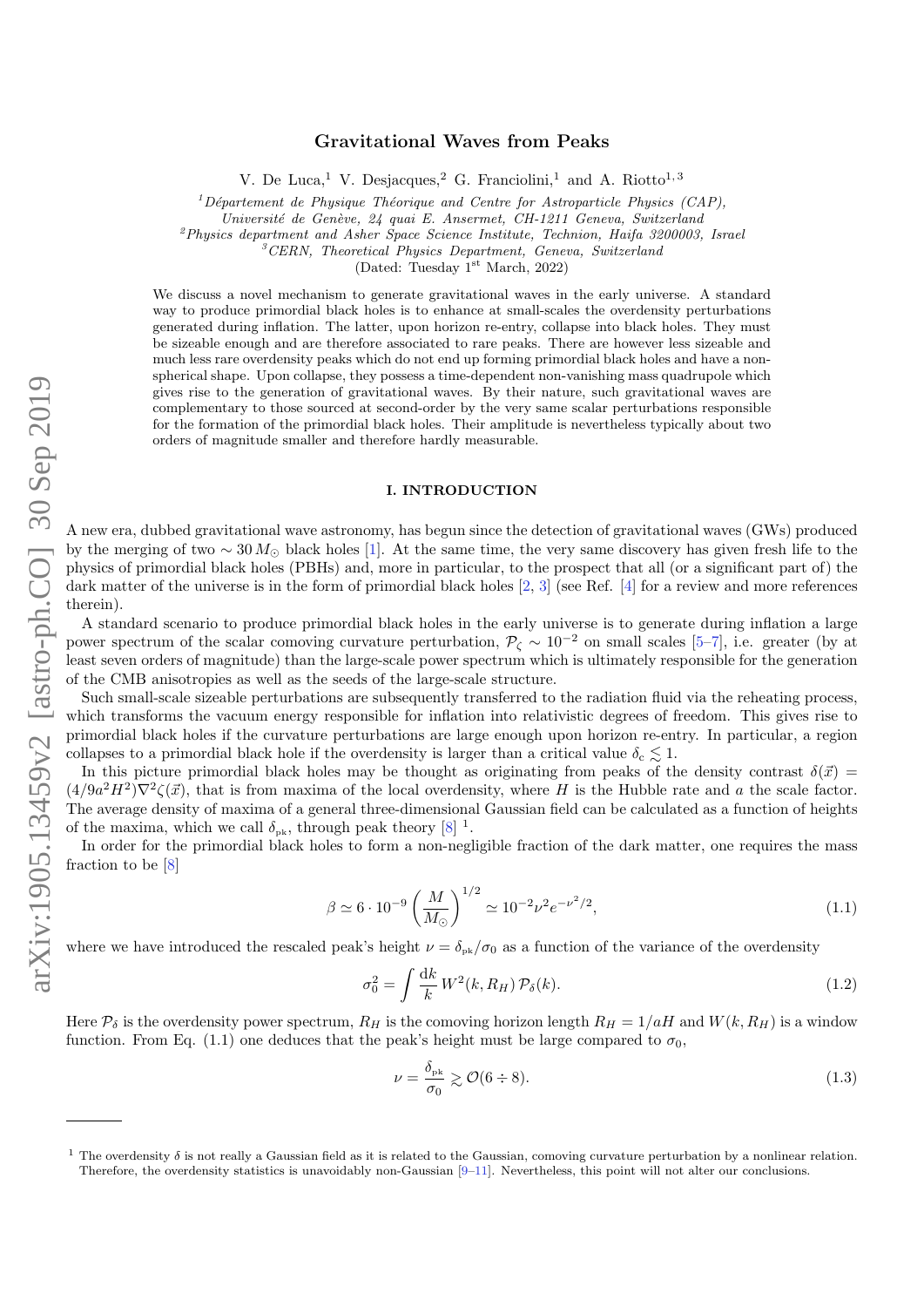This means that only very rare peaks end up forming primordial black holes.

What about those peaks of the small-scale overdensity power spectrum, with an amplitude not large enough to end up as primordial black holes ? Do they imprint any observational signature ?

In this paper we argue that they do under the form of gravitational waves. The reason is simple. It is well-known that a self-gravitating system emits GWs if it possesses a non-vanishing and time-dependent quadrupole [\[12\]](#page-9-9). Peaks with moderate values of the amplitude are not spherical but, rather, ellipsoidal objects, that is they possess a quadrupole. Furthermore, when the comoving Hubble radius grows and becomes of the order of the size of the peak, these overdense perturbations decouple from the background and contract, leading to the generation of GWs.

To the best of our knowledge, this is a novel mechanism, which should not be confused with the generation of GWs at second-order in perturbation theory by the comoving curvature perturbations at horizon re-entry [\[13–](#page-9-10)[17\]](#page-9-11). For instance, a distinctive feature of the mechanism we describe in this paper is that the source of GWs disappears in the limit of spherical peaks. In the rest of the paper, we describe the mechanism in more details.

The paper is organised as follows. In Section II we start from peak theory to describe the origin of the mass quadrupole. In Section III we compute the amount of GWs sourced by the quadrupole and in Section IV we discuss the results, making a comparison with the second-order contribution. Section V summarises our conclusions. Finally, a couple of Appendices provide additional details about the calculation.

### II. THE ORIGIN OF THE MASS QUADRUPOLE

Our starting point is peak theory [\[8\]](#page-9-6). Consider a generic peak of the small-scale density fluctuations. We expand the overdensity around the peak up to second-order (in spatial derivatives)

$$
\delta(\vec{x}) = \frac{\rho(\vec{x}) - \bar{\rho}}{\bar{\rho}} \simeq \delta_{\rm pk} + \frac{1}{2}\zeta_{ij}(x - x_{\rm pk})^i (x - x_{\rm pk})^j, \qquad \zeta_{ij} = \frac{\partial^2 \delta}{\partial x^i \partial x^j}\bigg|_{\rm pk},\tag{2.1}
$$

where  $\vec{x}$  are comoving coordinates, the gradient term vanishes since we are dealing with local density maxima,  $\zeta_{ii}$  is evaluated at  $x_{nk}$  and  $\bar{\rho}$  is the average energy density. We will ignore higher-order terms and, therefore, approximate the isodensity contours of the perturbation by concentric ellipsoids. Rotating the coordinate axes such that they are aligned with the principal axes of the constant-overdensity ellipsoid, we can write the expansion of the overdensity around the peak in terms of the eigenvalues  $\lambda_i$  of the matrix  $-\zeta_{ij}/\sigma_2$  as

<span id="page-1-0"></span>
$$
\delta(\vec{x}) \simeq \delta_{\rm pk} - \frac{1}{2}\sigma_2 \sum_{i=1}^3 \lambda_i (x^i - x^i_{\rm pk})^2.
$$
\n(2.2)

Here,  $\sigma_2$  is the characteristic square root variance of the components of  $\zeta_{ii}$ , and we use from now on the standard definition

$$
\sigma_j^2 = \int \frac{\mathrm{d}k}{k} \, k^{2j} \, W^2(k, R_H) \, \mathcal{P}_\delta(k). \tag{2.3}
$$

Eq. [\(2.2\)](#page-1-0) can be rewritten as

$$
\frac{2(\delta - \delta_{\rm pk})}{\sigma_2} = -\sum_{i=1}^3 \lambda_i (x^i - x^i_{\rm pk})^2.
$$
 (2.4)

We take the boundary of the peak to be the ellipsoid of overdensity  $\delta = \alpha \delta_{\text{pk}}$ , with  $\alpha < 1$ . The previous relation yields

$$
2\frac{\sigma_0}{\sigma_2}(1-\alpha)\nu = \sum_{i=1}^3 \lambda_i (x^i - x^i_{\rm pk})^2, \tag{2.5}
$$

the solution of which defines the boundary of the peak. The principal semi-axes of this ellipsoid are given by

$$
a_i^2 = 2\frac{\sigma_0}{\sigma_2} \frac{(1-\alpha)}{\lambda_i} \nu.
$$
\n(2.6)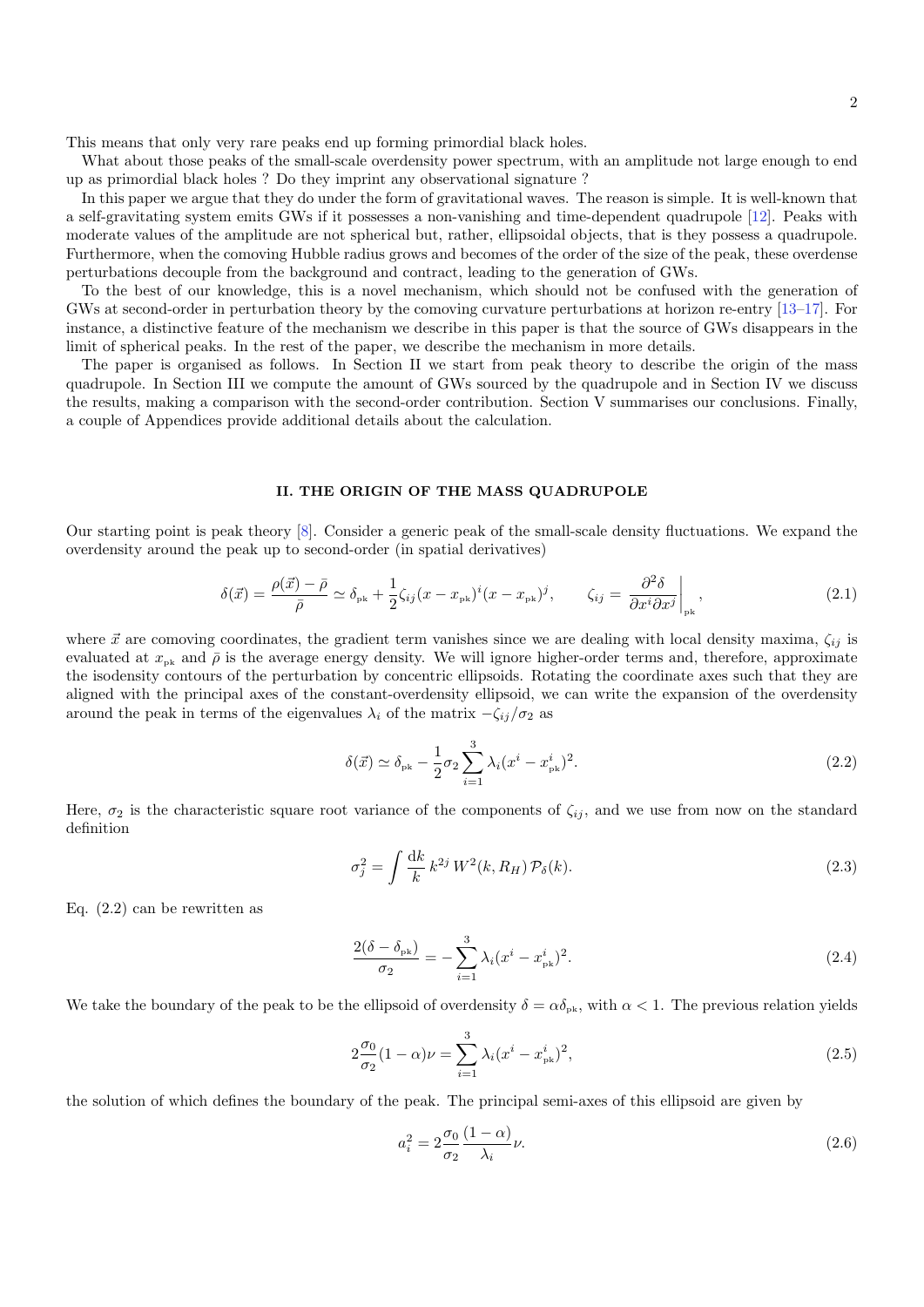$$
Q^{ij} = M^{ij} - \frac{1}{3} \delta^{ij} M_k^k, \tag{2.7}
$$

where  $(r^i = ax^i$  are the physical coordinates)

$$
M^{ij} = \int_{V_e} \mathrm{d}^3 r \, r^i r^j \, \rho_r(t, \vec{r}) \simeq a^5(t) \overline{\rho}_r(t) \int_{V_e} \mathrm{d}^3 x \, x^i x^j. \tag{2.8}
$$

Here and henceforth,  $V_e \equiv V_e(t)$  will indistinctly denote both the comoving and the physical volume of the peak. Furthermore, we have approximated the radiation energy density by its background value  $\bar{\rho}_r(t)$ . In the principal axes frame, the components of the inertia tensor are given by

$$
\widetilde{I}^{ij} \equiv \int_{V_e} d^3 x \, x^i x^j = \frac{4\pi}{15} a_1 a_2 a_3 \cdot \text{diag}(a_1^2, a_2^2, a_3^2). \tag{2.9}
$$

In general,

$$
I^{ij} = U^{ik} \widetilde{I}^{kl} U^{lj} \tag{2.10}
$$

where  $U^{ij}$  is a rotation matrix. The quadrupole then becomes

$$
Q^{ij} = \frac{4\pi}{45}a^5(t)\overline{\rho}_r(t)a_1a_2a_3U^{ik}U^{lj} \cdot \begin{pmatrix} 2a_1^2 - a_2^2 - a_3^2 & 0 & 0\\ 0 & -2a_2^2 + a_1^2 + a_3^2 & 0\\ 0 & 0 & 2a_3^2 - a_1^2 - a_2^2 \end{pmatrix}^{kl}.
$$
 (2.11)

This expression clearly shows that the quadrupole vanishes in the limit of a spherical peak.

#### III. THE AMOUNT OF GRAVITATIONAL WAVES.

In general, the GW sourced by a time varying quadrupole is [\[12\]](#page-9-9)

$$
h_{ij}^{\rm TT}(t, \vec{r}) = \frac{4G}{c^4} \Lambda_{ij,kl}(\hat{r}) \int \frac{\mathrm{d}^3 s}{|\vec{r} - \vec{s}|} T_{kl} \left( t - \frac{|\vec{r} - \vec{s}|}{c}, \vec{s} \right), \tag{3.1}
$$

where  $\vec{r}$  denotes the physical distance from the source ( $\hat{r}$  being its direction),  $\Lambda_{i,j,kl}$  the projector selecting the transverse-traceless components,  $T_{kl}$  the radiation energy momentum tensor and G the Newton's gravitational constant. The quadrupole radiation can then be recast into the form

$$
h_{ij}^{\rm TT}(t, \hat{r}L) = \frac{2G}{c^4} \frac{1}{L} \Lambda_{ij,kl}(\hat{r}) \frac{\mathrm{d}^2}{\mathrm{d}t^2} \left(\frac{Q_{kl}}{a(t)}\right) \equiv \frac{2G}{c^4} \frac{1}{L} \Lambda_{ij,kl}(\hat{r}) \ddot{Q}_{kl}(t) \tag{3.2}
$$

where we have momentarily assumed that the GW radiation is observed from a physical distance  $a(t)L$  from the source. Upon integrating the projectors  $\Lambda_{i,j,kl}(\hat{r})$  over the solid angle, the power emitted in GWs is given by the expression

$$
\mathcal{P}_{\rm GW} = \frac{L^2 c^3}{20G} a^2(t) \langle \dot{h}_{ij} \dot{h}_{ij} \rangle.
$$
\n(3.3)

We will focus on the emission of GWs over the period extending from the time of horizon-crossing  $t_H$  until the time of turnaround  $t_{\rm in}$ , for which an analytical treatment is possible. At later stages, the evolution is non-linear and the emission of GWs, if any, will occur through higher multipoles. We will come to this issue in the conclusions. Therefore, our estimates are conservative lower bounds. The corresponding energy density of GWs at the time of production  $t<sub>H</sub>$ and per Hubble volume  $V_H$  is given by

<span id="page-2-0"></span>
$$
\rho_{\rm GW}(t_{\rm H}) = \frac{1}{V_{\rm H}} \int_{t_{\rm H}}^{t_{\rm ta}} dt \mathcal{P}_{\rm GW} = \frac{3GH^3(t_{\rm H})}{20\pi c^5} a^2(t_{\rm H}) \left(t_{\rm ta} - t_{\rm H}\right) \langle \ddot{\mathcal{Q}}_{ij}(t) \ddot{\mathcal{Q}}_{ij}(t) \rangle, \tag{3.4}
$$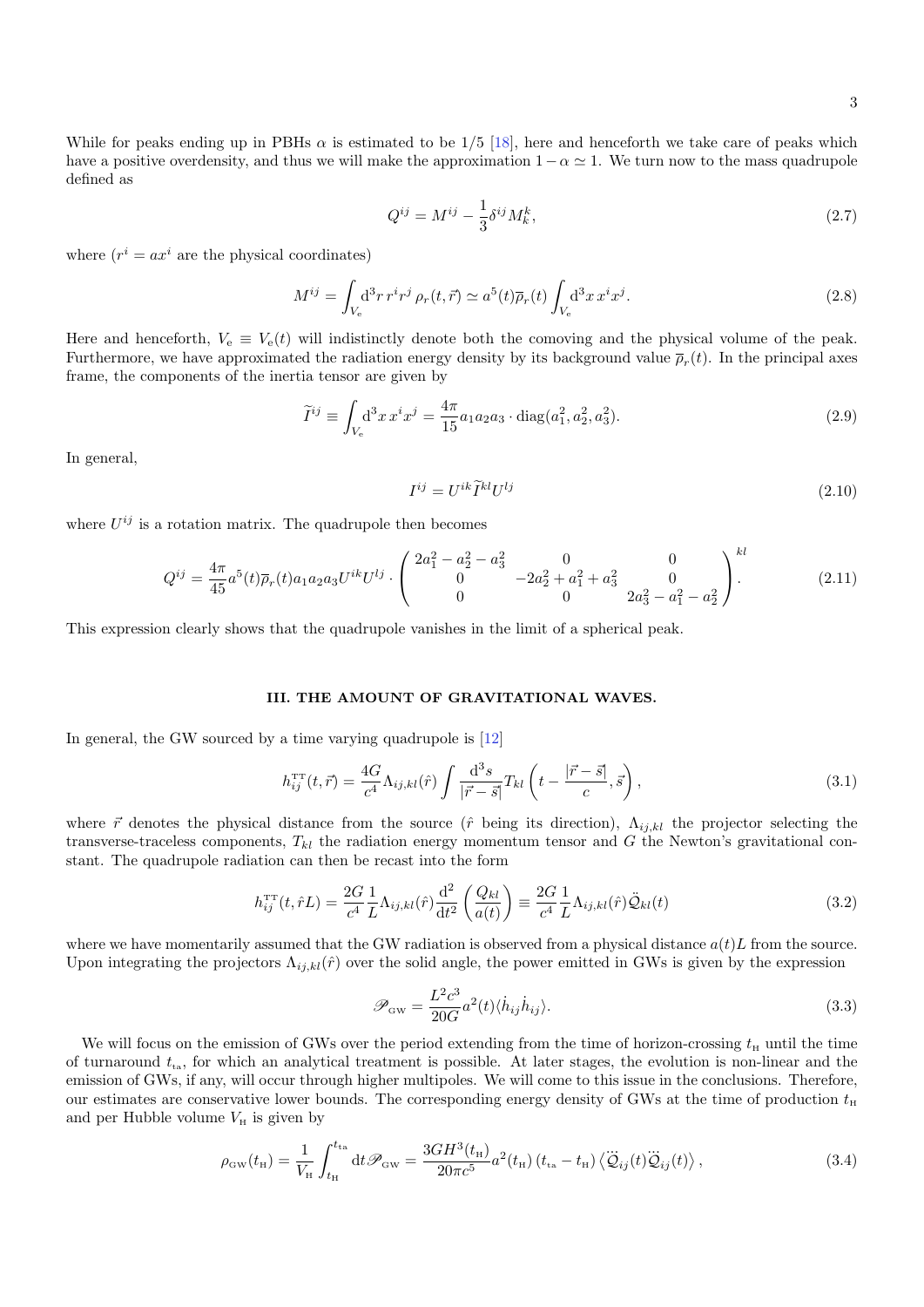where we defined the time average of the quadrupole derivatives as

$$
\langle \ddot{\mathcal{Q}}_{ij}(t)\ddot{\mathcal{Q}}_{ij}(t)\rangle = \frac{1}{t_{\text{ta}} - t_{\text{H}}} \int_{t_{\text{H}}}^{t_{\text{ta}}} dt \ddot{\mathcal{Q}}_{ij}(t)\ddot{\mathcal{Q}}_{ij}(t). \tag{3.5}
$$

The emitted energy density today will be obtained by rescaling Eq.  $(3.4)$  like  $a^{-4}$  as is appropriate for relativistic degrees of freedom.

The typical comoving frequency of the GWs at the time of production can be deduced from the characteristic momentum  $k_{\star}$  of the power spectrum. It is of the order of the Hubble rate when the overdensity peaks reenter the horizon,

$$
f_{\star} \simeq \frac{k_{\star}}{2\pi} = \frac{a(t_{\rm H})H(t_{\rm H})}{2\pi} = 6 \cdot 10^{-9} \left(\frac{M_H}{M_{\odot}}\right)^{-1/2} \text{ Hz.}
$$
 (3.6)

Here,  $M_H$  is the mass contained within the Hubble volume at horizon crossing. Notice that, since the characteristic physical frequency of the gravitational waves emitted is  $~ ∠ H$ , the time interval over which we average is larger than the characteristic period of the emitted GWs.

In order to find the time evolution of the contracting ellipsoid, we isolate all the time dependent factors in the physical positions and write

$$
\vec{r}(t) = a(t) \left[ 1 + g(t) \right] \vec{q},\tag{3.7}
$$

where we parametrise the motion given by the peculiar velocities of the collapse with a time dependent parameter  $g(t)$ (with  $g(t \to t_H) = 0$ ). Moreover,  $\vec{q}$  is now the Lagrangian comoving position of the ellipsoid boundary and, as such, is time-independent.

Notice that, having already isolated the source of the asphericity through the different values of the semi-axes, we may take the evolution of the different axes to be the same at first order in the density perturbation.

Since the initial expansion with the Hubble flow cannot lead to any GWs emission, we must extract the quadrupole time dependence induced by the peculiar motion. For this purpose, we write

$$
\langle \ddot{Q}_{ij}(t)\ddot{Q}_{ij}(t)\rangle = \text{Tr}\left\{ \left[ \int_{V_e} \mathrm{d}^3 q \left( q^i q^j - \frac{1}{3} \delta^{ij} q^2 \right) \right]^2 \right\} \frac{1}{t_{\text{ta}} - t_{\text{H}}} \int_{t_{\text{H}}}^{t_{\text{ta}}} \mathrm{d}t \left[ \frac{\mathrm{d}^3}{\mathrm{d}t^3} \left( \overline{\rho}_r(t) a^4(t) g^5(t) \right) \right]^2
$$

$$
= \left[ \frac{512\pi^2}{2025} \left( \frac{\sigma_0}{\sigma_2} \right)^5 \Xi(\nu, x, e, p) \right] \frac{1}{t_{\text{ta}} - t_{\text{H}}} \int_{t_{\text{H}}}^{t_{\text{ta}}} \mathrm{d}t \left[ \frac{\mathrm{d}^3}{\mathrm{d}t^3} \left( \overline{\rho}_r(t) a^4(t) g^5(t) \right) \right]^2, \tag{3.8}
$$

where one has to keep in mind that the combination  $\overline{\rho}_r(t)a^4(t)$  is constant in a radiation dominated universe, so that the time derivatives only act on  $q(t)$ . Furthermore, we have defined a function  $\Xi(\nu, x, e, p)$  encoding the geometry of the ellipsoidal peak as

$$
\frac{\Xi(\nu, x, e, p)}{2187} \equiv \left(\frac{\nu}{x}\right)^5 \frac{9e^4 + 3e^2 [2(p-3)p + 1] + p^2(p+1)^2}{(1-2p)^3 [(p+1)^2 - 9e^2]^3}.
$$
\n(3.9)

Here e is the ellipticity, p the prolateness and  $x = -\nabla^2 \delta / \sigma_2$  (not to be confused with the comoving coordinate). Those three parameters encodes the information about the ellipsoidal shape in terms of the eigenvalues  $\lambda_i$  as

$$
x = \lambda_1 + \lambda_2 + \lambda_3, \qquad e = \frac{\lambda_1 - \lambda_3}{2(\lambda_1 + \lambda_2 + \lambda_3)}, \qquad p = \frac{\lambda_1 - 2\lambda_2 + \lambda_3}{2(\lambda_1 + \lambda_2 + \lambda_3)}.
$$
\n
$$
(3.10)
$$

Notice again that the quadrupole vanishes in the limit  $e = p = 0$ , that is, when the peaks become spherical.

Using the separate universe approach to describe the evolution of the overdensities in terms of the closed overdense metric in Eq. [\(A.1\)](#page-8-0), see Appendix A, the physical positions can be written as

$$
\vec{r}(t) = A(t)\vec{q} \tag{3.11}
$$

from which we infer the relation

$$
g(t) = \frac{A(t)}{a(t)} - 1 = -\delta(t_{\rm H}) \frac{H^2(t_{\rm H})(t - t_{\rm H})^2}{4H(t_{\rm H})(t - t_{\rm H}) + 2} + \mathcal{O}(\delta^2). \tag{3.12}
$$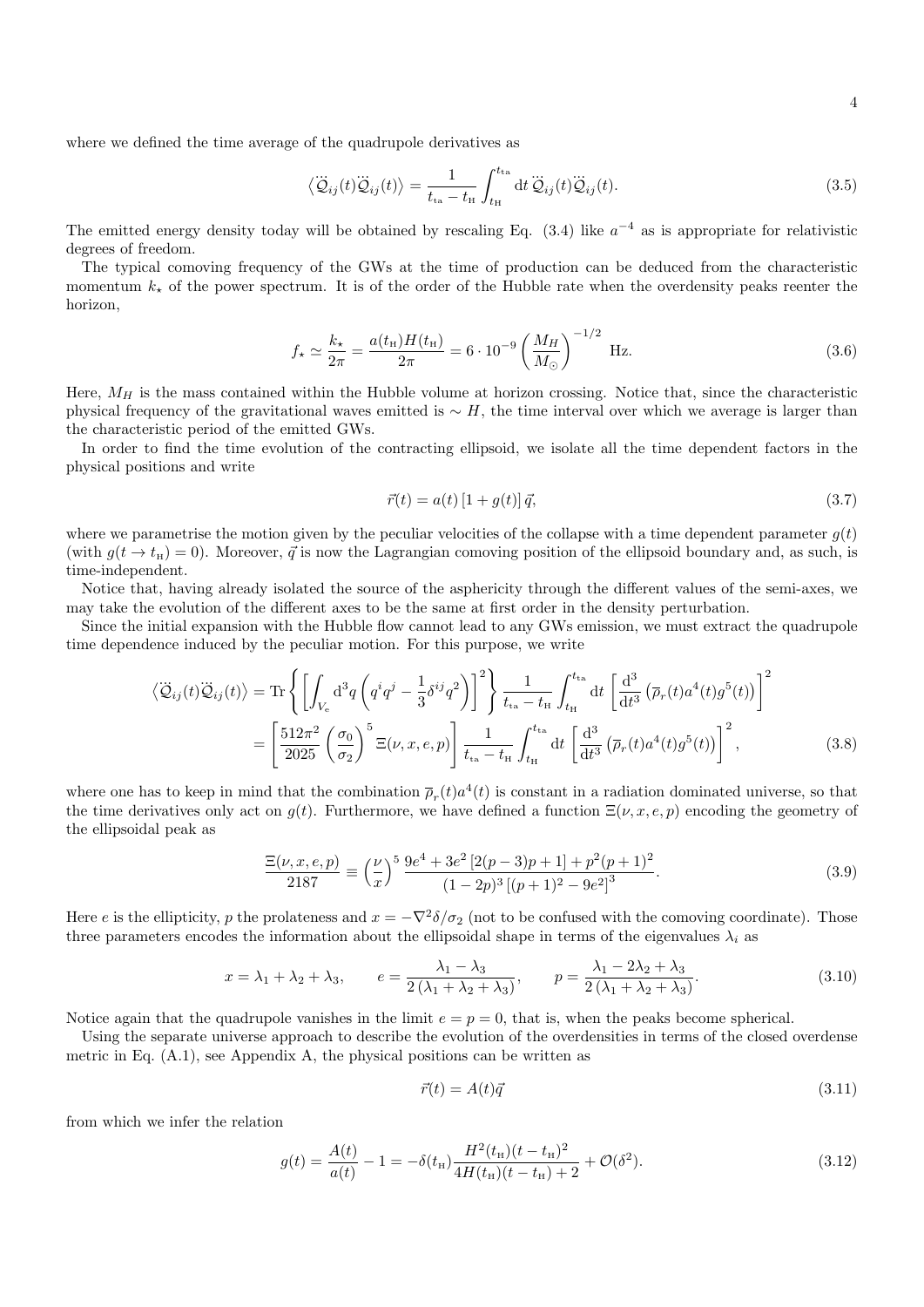Therefore, we find

$$
\langle \ddot{Q}_{ij}(t)\ddot{Q}_{ij}(t)\rangle \approx \frac{512\pi^2}{2025}a^8(t_{\rm H})\overline{\rho}_r^2(t_{\rm H})\left(\frac{\sigma_0}{\sigma_2}\right)^5 \Xi(\nu, x, e, p)\frac{1}{t_{\rm ta} - t_{\rm H}}\left[7 \cdot 10^{-4} \cdot \delta^5(t_{\rm H})H^5(t_{\rm H})\right],\tag{3.13}
$$

where  $\delta(t_{\rm H}) = \nu \sigma_0$ . In order to have a feeling of the numbers involved, one can estimate the typical value of the overdensity  $\delta(t_{\rm H})$  from the relation

$$
\delta(t_{\rm H}) = \nu \sigma_0 \simeq 0.7 \cdot \left(\frac{\sigma_0}{0.2}\right),\tag{3.14}
$$

where we have taken the reference value  $\nu = 3.5$  and we have chosen the variance such that it yields a significant fraction of PBHs of masses  $M \sim M_{\odot}$ . The time average of the third derivatives of the quadrupole is finally given by

$$
\langle \ddot{Q}_{ij}(t)\ddot{Q}_{ij}(t)\rangle = \frac{512\pi^2}{2025}a^8(t_{\rm H})\overline{\rho}_r^2(t_{\rm H})H^5(t_{\rm H})\left(\frac{\sigma_0}{\sigma_2}\right)^5 \frac{1}{t_{\rm ta} - t_{\rm H}}\left(7 \cdot 10^{-4} \cdot \sigma_0^5\right) \nu^5 \Xi(\nu, x, e, p),\tag{3.15}
$$

where the factor  $\nu^5 \Xi(\nu, x, e, p)$  depends on the geometrical parameters  $\nu, x, e$  and p which describe the rescaled ellipsoidal peaks. Assuming gaussian statistics, the comoving number density probability distribution of these geometrical parameters reads [\[8\]](#page-9-6)

$$
\mathcal{N}_{\rm pk}(\nu, x, e, p) = \frac{225\sqrt{5}}{8\pi^3} \frac{1}{R_*^3} \frac{1}{\sqrt{1-\gamma^2}} x^8 e(2p-1) \left(e^2 - p^2\right) \left(9e^2 - (p+1)^2\right) \exp\left[-\frac{1}{2}\nu^2 - \frac{5}{2}(3e^2 + p^2)x^2 - \frac{(x-\gamma\nu)^2}{2(1-\gamma^2)}\right] \tag{3.16}
$$

where

<span id="page-4-0"></span>
$$
R_* = \sqrt{3}\frac{\sigma_1}{\sigma_2} \quad \text{and} \quad \gamma = \frac{\sigma_1^2}{\sigma_0 \sigma_2}.\tag{3.17}
$$

The parameter  $\gamma$  is a measure of the width of the power spectrum: a very narrow power spectrum has a  $\gamma$  close to unity. We can integrate over this probability distribution in order to get the expectation value for the geometrical dependent factor  $\nu^5 \Xi(\nu, x, e, p)$ :

$$
\mathbb{E}\left[\nu^{5}\,\Xi(\nu,x,e,p)\right] \equiv V_{\rm H} \int_{1}^{\infty} \mathrm{d}\nu \int_{0}^{\infty} \mathrm{d}x \int \chi(e,p) \mathrm{d}e \mathrm{d}p \mathcal{N}_{\rm pk}(\nu,x,e,p) \,\nu^{5}\,\Xi(\nu,x,e,p), \tag{3.18}
$$

where [\[8\]](#page-9-6)

$$
\chi(e, p) = \begin{cases} 1 & \text{if } 0 \le e \le 1/4 \text{ and } -e \le p \le e, \\ 1 & \text{if } 1/4 \le e \le 1/2 \text{ and } - (1 - 3e) \le p \le e, \\ 0 & \text{elsewhere,} \end{cases}
$$
(3.19)

is a function which enforces the ordering  $\lambda_1 \geq \lambda_2 \geq \lambda_3 \geq 0$ . The corresponding range of integration is shown in Fig. [1,](#page-5-0) in which we also display the behaviour of this expectation value of  $\nu^5 \Xi(\nu, x, e, p)$  as a function of  $\gamma$ . The integration range for the variable  $x$  runs over positive values since we only consider local maxima of the overdensity.

To determine the lower bound of the integration range for  $\nu$ , note that our calculation applies to density peaks that can be distinguished from the small underlying fluctuations in the mass distribution. To be more quantitative, we follow  $[8]$  and consider the average profile of the density perturbation at the distance r from the center of the peak

$$
\overline{\delta}(r) \simeq \delta_{\rm pk} \frac{\xi(r)}{\sigma_0^2} \tag{3.20}
$$

where  $\xi(r)$  is the two-point correlation function. We can compute the root-mean-square deviation of the profile  $\delta(r)$ from the average profile as [\[19\]](#page-9-13)

$$
\langle [\delta(r) - \overline{\delta}(r)]^2 \rangle = \sigma_0^2 \left[ 1 - \frac{\xi^2(r)}{\sigma_0^4} \right] < \sigma_0^2. \tag{3.21}
$$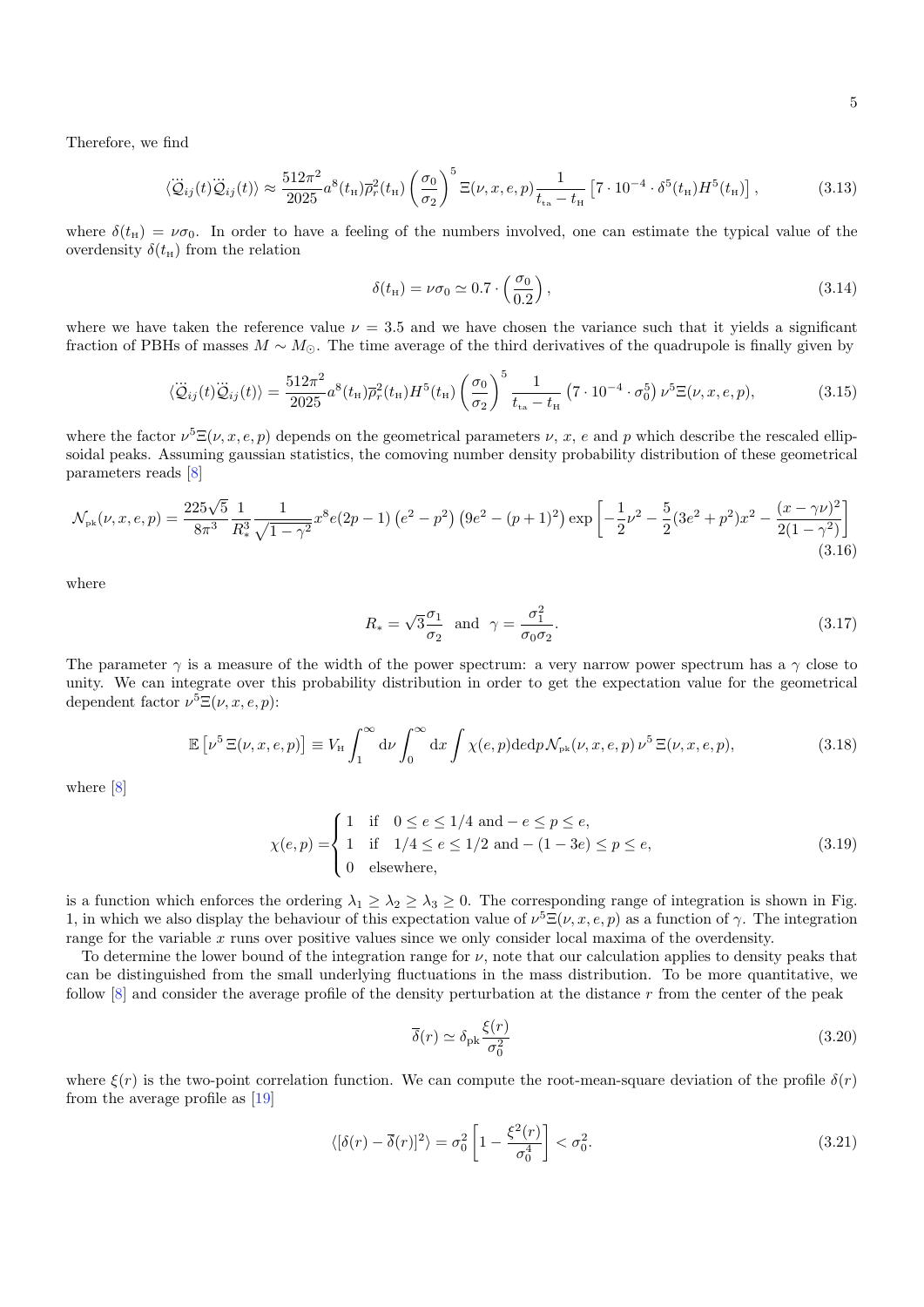

<span id="page-5-0"></span>FIG. 1: Left: Support of  $\chi(e, p)$  enforcing  $\lambda_1 \geq \lambda_2 \geq \lambda_3 \geq 0$ . Right: Expectation value  $\mathbb{E} \left[ \nu^5 \Xi(\nu, x, e, p) \right]$  as a function of the parameter  $\gamma$ .

In order to have peaks that are statistically significant, we thus require

$$
\nu \equiv \frac{\delta_{\rm pk}}{\sigma_0} \gtrsim 1. \tag{3.22}
$$

Therefore, we will integrate  $\nu$  over the range  $\nu > 1$ . This actually provides a lower estimate because it ignores isolated peaks with significance  $\nu \lesssim 1$ , which should in principle also be accounted for.

Finally, to compute the present-day energy density  $\rho_{\rm GW}(t_0)$ , we start from the relation  $\rho_{\rm GW}(t_0) = a^4(t_{\rm H})\rho_{\rm GW}(t_{\rm H})$ , where

$$
\rho_{\rm GW}(t_{\rm H}) = \frac{128\pi G}{3375c^5} a^{10}(t_{\rm H}) \overline{\rho}_r^2(t_{\rm H}) H^8(t_{\rm H}) \left(\frac{\sigma_0}{\sigma_2}\right)^5 \left(7 \cdot 10^{-4} \cdot \sigma_0^5\right) \mathbb{E} \left[\nu^5 \Xi(\nu, x, e, p)\right],\tag{3.23}
$$

in which we substitute

$$
\frac{1}{a(t_{\rm H})} = \frac{1}{a_{\rm eq}} \frac{a_{\rm eq}}{a(t_{\rm H})} = \frac{1}{a_{\rm eq}} \sqrt{\frac{t_{\rm eq}}{t_{\rm H}}} = \frac{1}{a_{\rm eq}} \frac{a(t_{\rm H})H(t_{\rm H})}{a_{\rm eq}H_{\rm eq}} = \frac{2\pi f_{\star}}{a_{\rm eq}^2} \frac{1}{H_0 \sqrt{2a_{\rm eq}^{-4}\Omega_r}} = \frac{2\pi f_{\star}}{\sqrt{2}} \frac{1}{H_0 \sqrt{\Omega_r}}.
$$
(3.24)

We have used the relations  $a \sim t^{1/2}$  and  $H \sim 1/t$ , which are valid during the radiation phase. Moreover,  $\Omega_r$  and  $H_0$ are the current radiation abundance and Hubble rate respectively, while  $a_{eq}$  stands for the scale factor at equality. Taking into account that, in the Standard Model of particle physics, the effective degrees of freedom of the thermal radiation change during the cosmological evolution, we introduce a factor  $c_g \simeq 0.4$  [\[17\]](#page-9-11) in the energy density and we finally obtain the present-day GW energy density parameter

$$
\Omega_{\rm GW}h^2 = 4 \cdot 10^{-14} \left(\frac{\sigma_0}{0.2}\right)^5 \left(\frac{c_g}{0.4}\right) \left(k_\star^2 \frac{\sigma_0}{\sigma_2}\right)^5 \mathbb{E}\left[\nu^5 \Xi(\nu, x, e, p)\right].\tag{3.25}
$$

This is the main result of this paper.

## IV. RESULTS

To assess the importance of the GWs discussed in this paper, we assume as a representative example a log-normal power spectrum of the comoving curvature perturbation with width w and amplitude  $A_q$ , peaked at a characteristic scale  $k_{\star}$ 

<span id="page-5-1"></span>
$$
\mathcal{P}_{\zeta}(k) = \frac{A_g}{\sqrt{2\pi w^2}} \exp\left[-\frac{\ln^2(k/k_\star)}{2w^2}\right].\tag{4.1}
$$

The parameters which enter our estimate of  $\Omega_{\rm GW}$ , i.e.  $k_{\star}^2 \sigma_0/\sigma_2$  and  $\gamma$ , depend only on the width of the power spectrum w as can be seen from the left panel of Fig. [2.](#page-6-0) In the right panel of Fig. [2,](#page-6-0) we show the estimated  $\Omega_{\rm GW}$  as a function of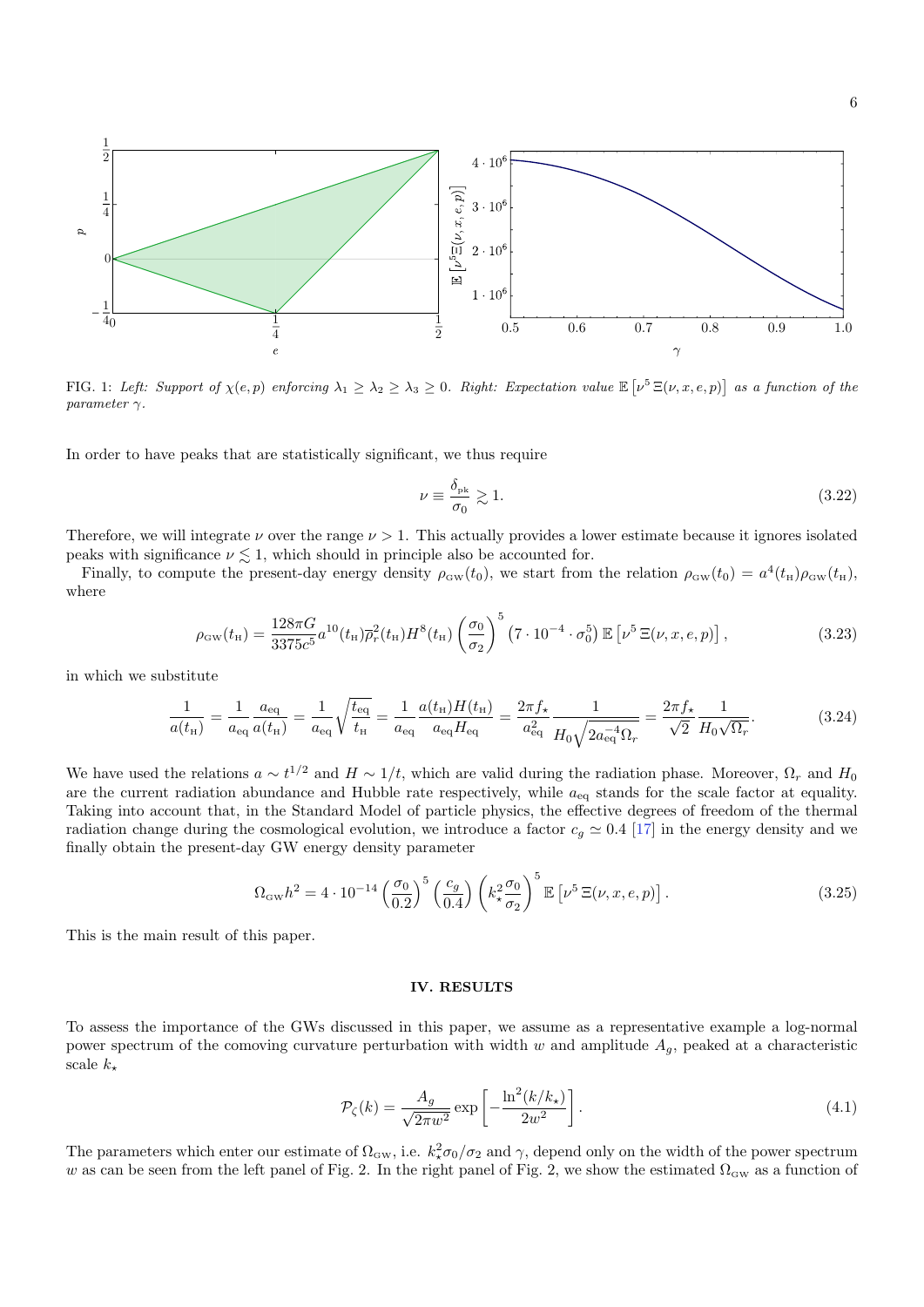

7



<span id="page-6-0"></span>FIG. 2: Left: The parameters  $\sigma_0/\sigma_2$  and  $\gamma$  dependence on the power spectrum width w. The two quantities reach a plateau for wide power spectra due to the presence of a window function, that here we chose to be  $W(k, R_H) = \exp(-k^2 R_H^2/2)$ , cutting the contributions of the high-k and the intrinsic cut-off at low momenta given by the gradients in the relation between  $\zeta$  and  $\delta$ . Right:  $\Omega_{\rm GW}h^2$  as a function of w for a log-normal  $\mathcal{P}_{\zeta}$  as in Eq. [\(4.1\)](#page-5-1) compared with the max abundance sourced at second order  $\Omega_{\rm GW}^{\rm II} h^2$  by the same scalar perturbations.

w. Notice that for  $w = 0$ , one recovers the (unrealistic) Dirac delta power spectrum. We also stress that the majority of the signal discussed in this paper comes from the peaks with  $\nu \approx 3.5$  due to the presence of an overall factor of  $\nu^{10}$ and the Gaussian exponential in Eq.  $(3.18)$ , while those with larger values of  $\nu$ , which eventually end up in primordial black holes, do not contribute significantly.

By its nature, the gravitational wave production mechanism discussed in this paper should be regarded as complementary to the one taking place at second-order in perturbation theory  $[16, 17, 20-27]$  $[16, 17, 20-27]$  $[16, 17, 20-27]$  $[16, 17, 20-27]$  $[16, 17, 20-27]$  for the same power spectrum of the curvature perturbation with a characteristic amplitude  $A_q$ , whose value is fixed by the value of the variance  $\sigma_0$ and set up to give enough primordial black holes to form the dark matter. In order to gauge their relative abundance, we shall compare their contributions. We also stress the fact that the characteristic frequency of the GWs produced by the two physically different phenomena are similar, i.e.  $f_{\star}$ . For completeness, the reader is referred to Appendix B for a concise summary of the second-order GW source. The corresponding peak values of the GWs abundance  $\Omega_{\rm GW}^{\rm II}$ are plotted in Fig. [2](#page-6-0) as a function of the power spectrum width  $w$ . The estimate for the power spectrum  $(4.1)$  gives an abundance in GWs which is typically smaller than the second-order contribution.

In Fig. [3](#page-7-0) we have shown the sensitivity curves of the current and future experiments and indicated by markers the corresponding peaks of the GW abundance for representative choices of the power spectrum peak frequency  $f_{\star}$ , for the values  $w = 0$ ,  $w = 0.3$ ,  $w = 1$ , respectively. Despite the fact that the signal is within the reach of future experiments, it will be difficult to disentangle it from the overwhelming second order one.

We have also checked that higher-order contributions, e.g. from the octupole or the current quadrupole [\[12\]](#page-9-9) are smaller than the quadrupole contribution. The same is true for the amount of GWs coming from the angular momentum rotation of the ellipsoidal peak induced by the action of first-order tidal gravitational fields generating first-order torques upon horizon-crossing [\[18\]](#page-9-12). Indeed, using the standard expressions for the GW emission from a rotating non-spherical object [\[12\]](#page-9-9), one recovers an expression further damped by  $\omega^6 \sim (v/R_*)^6$ , where  $v \sim 10^{-1} \sqrt{1-\gamma^2}$  [\[18\]](#page-9-12).

### V. CONCLUSIONS

In this paper we have discussed a possible mechanism for the generation of GWs in the early universe, which is intimately connected to the idea of producing PBHs via scalar perturbations during inflation when the latter are enhanced at small scales. PBHs are generated by the collapse of rare peaks having an amplitude larger than some critical threshold. Less prominent, albeit much more abundant peaks of lower amplitude (which do not end up in PBHs) are those playing a key role in the GW production investigated in this paper. Since they are not as spherical as the rare ones, they possess a nonvanishing quadrupole. Their density contrast grows as the Universe expands until they decouple from the Hubble flow. Subsequently, these perturbations contract, but do not form a PBH. Instead, the fluid bounces out, generating a compression wave when it encounters the surrounding plasma, giving rise to a series of bounces [\[40\]](#page-9-17).

The GW production that we have studied refers to the initial stage of the overdensity dynamics, till the turnaround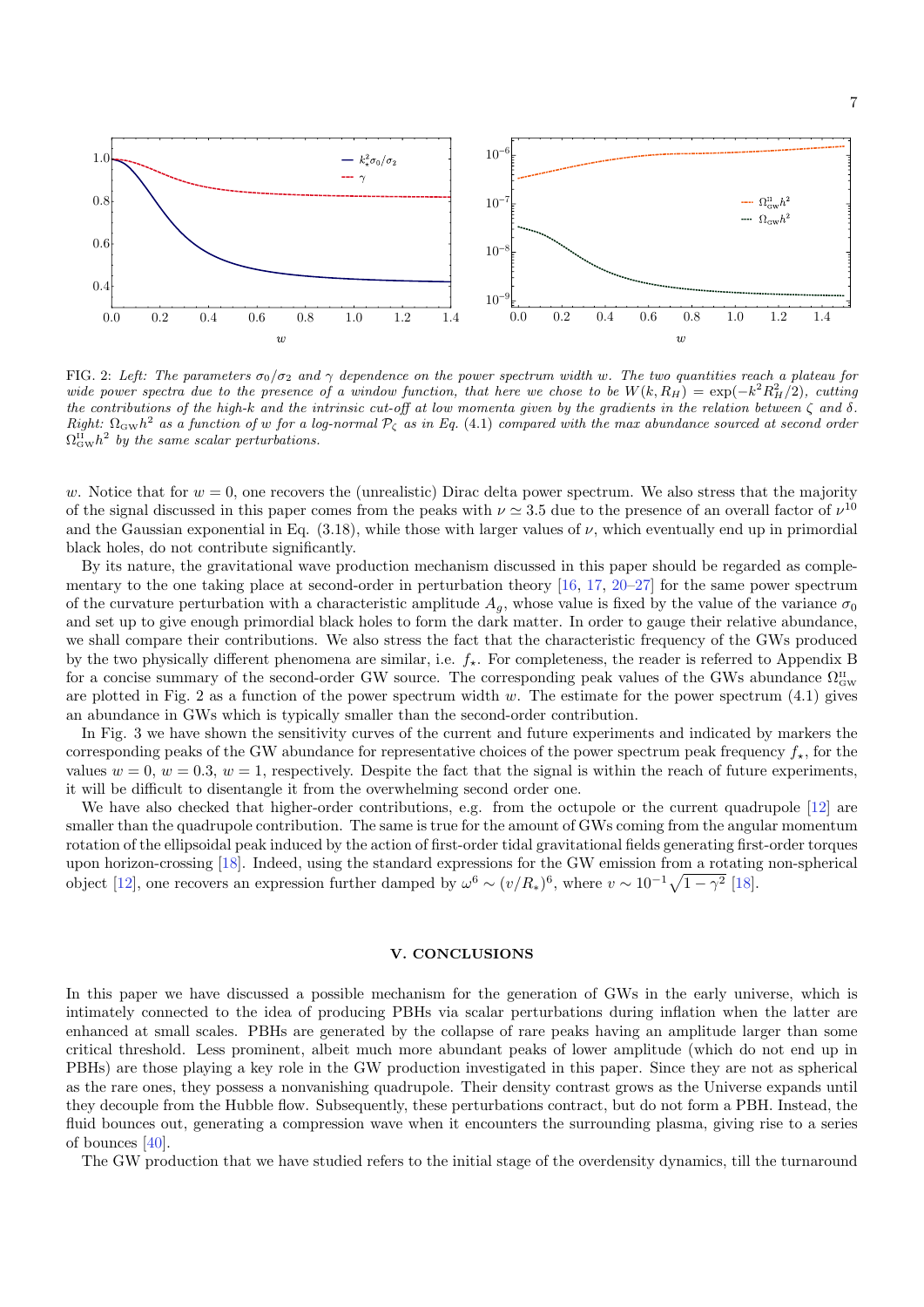8



<span id="page-7-0"></span>FIG. 3: Comparison of the GWs abundance with the sensitivity curves of current/future experiments. The markers identify the peaks of the density fraction for some representative choices of the power spectrum peak frequency  $f_{\star}$ , for the choices of  $w = 0$ ,  $w = 0.3$ ,  $w = 1$  respectively. The estimated sensitivity curves represent LISA [\[28\]](#page-9-18) (power-law integrated sensitivity curve expected to fall in between the designs named C1 and C2 in Ref. [\[29\]](#page-9-19)), PTA [30-[32\]](#page-9-21), SKA [\[33,](#page-9-22) [34\]](#page-9-23), DECIGO/BBO [\[35\]](#page-9-24), CE [\[36\]](#page-9-25), Einstein Telescope [\[34,](#page-9-23) [37\]](#page-9-26), Advanced Ligo + Virgo collaboration [\[38\]](#page-9-27), Magis-AION-space [\[39\]](#page-9-28) and Magis-100 [\[39\]](#page-9-28).

point, when an analytical study is possible. In the subsequent stages, the evolution is non-linear and the possible emission of GWs might occur through higher multipoles. In this sense, our estimate is conservative, but going beyond it will require a thorough numerical investigation. The same is true for the relation between  $R_H$  and  $k_{\star}$  which enters in the GWs abundance through the factor  $(k_x^2 \sigma_0/\sigma_2)^5$ . In particular this dependence is due to the presence of the window function in the variances, whose choice will change correspondingly the abundance of PBHs.

Our estimates indicate that the GWs from peaks would be in principle detectable by upcoming devoted experiments. However, their amplitude is typically smaller than the second-order production associated to the small-scale scalar fluctuations responsible for the birth of the PBHs and we expect this source to fully overwhelm the one discussed in the present paper.

## Acknowledgments

We gratefully acknowledge I. Musco and M. Peloso for useful discussions. A. R., V. DL. and G. F. are supported by the Swiss National Science Foundation (SNSF), project The Non-Gaussian Universe and Cosmological Symmetries, project number: 200020-178787. V.D. acknowledges support by the Israel Science Foundation (grant no. 1395/16).

#### APPENDIX A: TIME EVOLUTION OF THE OVERDENSITIES.

In this appendix we report the computation of the time evolution of the overdensities until turnaround. On physical grounds one expects that at first stage the peaks in density are expanding following the Hubble flow. Then, after horizon crossing time  $\sim t_{\rm H}$ , when the internal gravitational attraction detaches them from the Hubble flow, the peaks starts contracting. Such a contraction leads to the turnaround point (at time  $t_{\text{ta}}$ ) when the velocities vanish. In this stages we are going to describe the evolution of the overdensity using the separate universe approach as in, for example, [\[41\]](#page-9-29).

In order to distinguish the background quantities to those belonging to the separate universe, we are going to label a,  $\bar{\rho}_r$ , H the former ones, while A,  $\rho_A$ , H<sub>A</sub> the latter ones. Locally, the metric describing a spherical region of density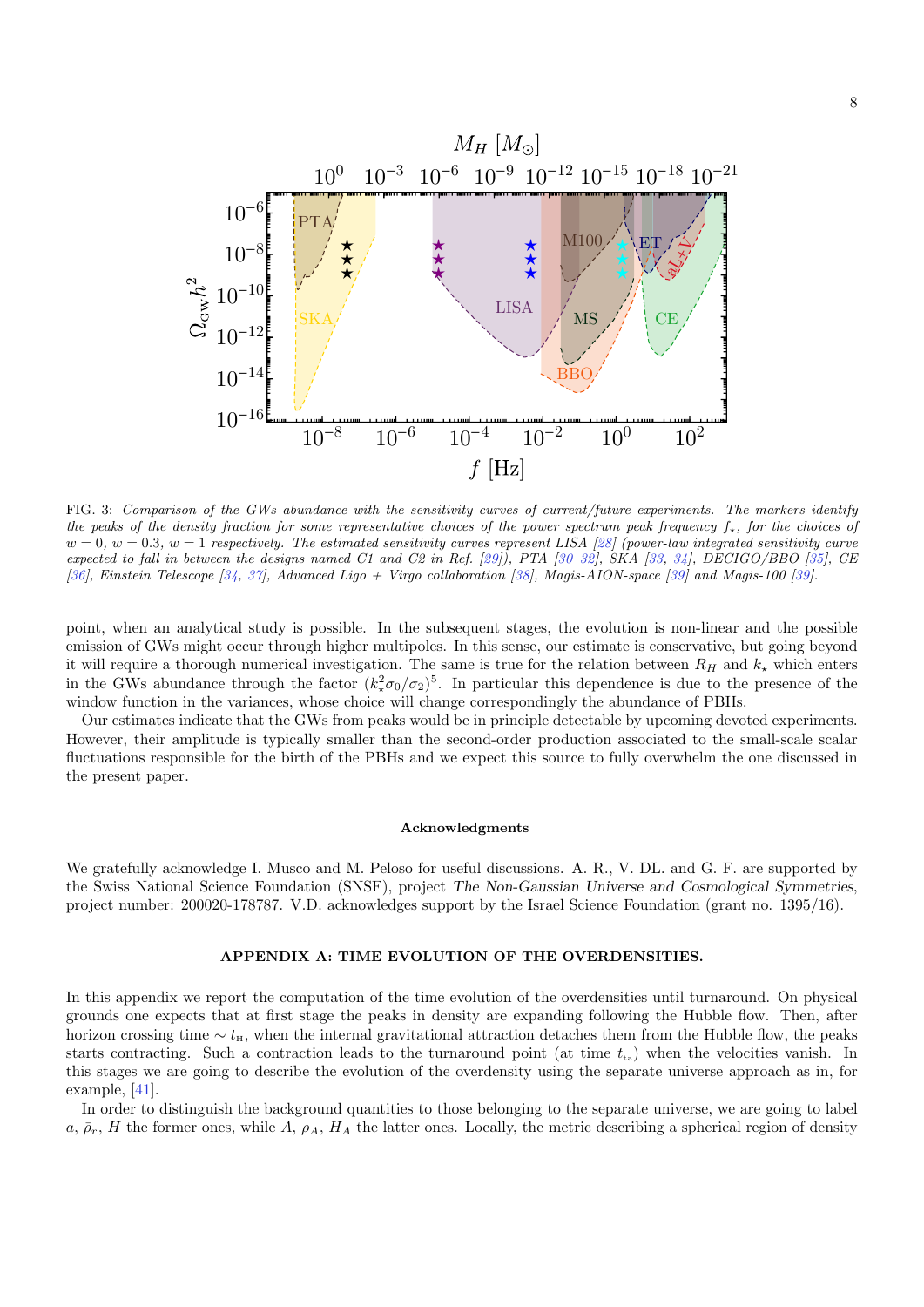9

 $\rho_A(t) = \bar{\rho}_r(t) [1 + \delta(t)]$  can be written as a close FRWL metric

<span id="page-8-0"></span>
$$
ds^{2} = -dt^{2} + A^{2}(t) \left[ \frac{dr^{2}}{1 - K(r)r^{2}} + r^{2} \left( d\theta^{2} + \sin^{2}\theta d\phi^{2} \right) \right]
$$
 (A.1)

where  $K(r)$ , by being a constant in time, can be fixed at the starting point  $t<sub>H</sub>$ 

$$
K = \delta(t_{\rm H}) a^2(t_{\rm H}) H^2(t_{\rm H}), \tag{A.2}
$$

where  $\delta \equiv \rho/\bar{\rho}_r - 1$  identifies the overdensity with respect to the background.

For a closed universe, the equation of motion for the scale factor  $A(t)$  is

$$
H_A^2(t) + \frac{K}{A^2(t)} = \frac{8\pi G}{3} \left[ \bar{\rho}_r(t)(1 + \delta(t)) \right] = \left[ 1 + \delta(t_\text{H}) \right] H^2(t_\text{H}) \frac{a^4(t_\text{H})}{A^4(t)},\tag{A.3}
$$

since we are setting as initial conditions  $A(t_{\rm H}) = a(t_{\rm H})$ ,  $H_A(t_{\rm H}) = H(t_{\rm H})$  and we used the fact that in a radiation dominated universe the energy density scales as  $\sim A^{-4}$ .

In the closed universe reference frame, the ellipsoid has fixed Lagrangian coordinates  $q_i$  and physical coordinates evolving as  $r_i(t) = A(t)q_i$ . Solving the Friedmann equation one gets

$$
A(t) = a(t_{\rm H})\sqrt{1 + 2H(t_{\rm H})(t - t_{\rm H}) - \delta(t_{\rm H})H^2(t_{\rm H})(t - t_{\rm H})^2},
$$
\n(A.4)

and from this solution one can find the Hubble rate to be

$$
H_A(t) = \frac{H(t_{\rm H}) - \delta(t_{\rm H})H^2(t_{\rm H})(t - t_{\rm H})}{1 + 2H(t_{\rm H})(t - t_{\rm H}) - \delta(t_{\rm H})H^2(t_{\rm H})(t - t_{\rm H})^2}.
$$
(A.5)

The turnaround point is defined by setting  $\dot{A}(t_{\text{ta}}) = 0$  which gives

$$
t_{\rm ta}(\delta(t_{\rm H})) = t_{\rm H} + 1/\delta(t_{\rm H})H(t_{\rm H}).\tag{A.6}
$$

#### APPENDIX B: GWS FROM SECOND-ORDER.

Let us remind the reader about the second-order source of the GWs. The scalar perturbations which are responsible for the formation of peaks inevitably act also as a second-order source of GWs.

Following the notation used in [\[16\]](#page-9-14), in the Newtonian-gauge the equation of motion for the tensor perturbation can be written as

$$
h_{ij}^{\prime\prime} + 2\mathcal{H}h_{ij}^{\prime} - \nabla^2 h_{ij} = -4\mathcal{T}_{ij}^{\ell m} \mathcal{S}_{\ell m},\tag{B.1}
$$

where the primed quantities are derived with respect to the conformal time  $\eta$  and  $\mathcal{H} = a'/a = a(t)H(t)$  is the conformal Hubble parameter. Furthermore, in Eq. [\(B.1\)](#page-8-0) we introduced a projection tensor  $\mathcal{T}_{ij}^{\ell m}$  selecting the transverse and traceless part of the source given, in radiation domination (RD), by [\[20\]](#page-9-15)

$$
S_{ij} = 2\partial_i \partial_j \left( \Psi^2 \right) - 2\partial_i \Psi \partial_j \Psi - \partial_i \left( \frac{\Psi'}{\mathcal{H}} + \Psi \right) \partial_j \left( \frac{\Psi'}{\mathcal{H}} + \Psi \right). \tag{B.2}
$$

The scalar perturbation  $\Psi(\eta,\vec{k}) \equiv \frac{2}{3}T(k\eta)\zeta(\vec{k})$  is related to the comoving curvature perturbation through the transfer function which, in a RD era with constant degrees of freedom, is  $T(x) = (9/x^2)$  $\sin(x/\sqrt{3})/(x/\sqrt{3}) - \cos(x/\sqrt{3})$ [\[42\]](#page-9-30). The corresponding present GW abundance is [\[26\]](#page-9-31)

$$
\frac{\Omega_{\text{GW}}^{\text{II}}(k)}{\Omega_r} = \frac{c_g}{72} \int_{-1}^1 \text{d}d \int_1^\infty \text{d}s \left[ \frac{(d^2 - 1)(s^2 - 1)}{s^2 - d^2} \right]^2 \mathcal{I}^2 \left( \frac{d}{\sqrt{3}}, \frac{s}{\sqrt{3}} \right) \mathcal{P}_\zeta \left( k \frac{(s+d)}{2} \right) W^2 \left( k \frac{(s+d)}{2}, R_H \right)
$$
\n
$$
\cdot \mathcal{P}_\zeta \left( k \frac{(s-d)}{2} \right) W^2 \left( k \frac{(s-d)}{2}, R_H \right), \tag{B.3}
$$

where the function I accounts for a time-integrated combination of the transfer functions, see [\[26,](#page-9-31) [43\]](#page-9-32). As we assumed throughout the paper the comoving curvature perturbation  $\zeta$  to be gaussian, we neglect the impact of NG corrections to the spectrum of GWs induced at second order [\[15,](#page-9-33) [44,](#page-9-34) [45\]](#page-9-35).